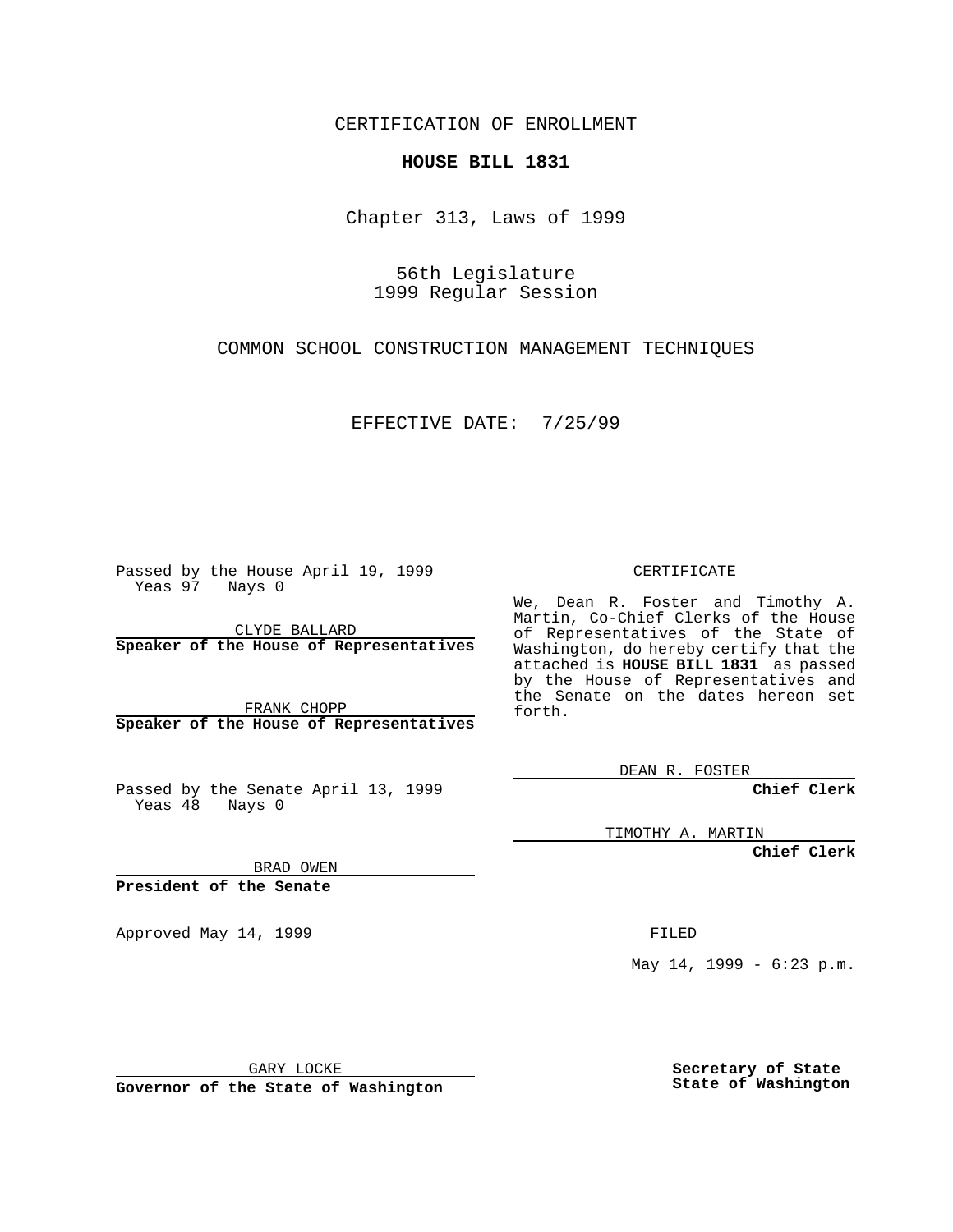## **HOUSE BILL 1831** \_\_\_\_\_\_\_\_\_\_\_\_\_\_\_\_\_\_\_\_\_\_\_\_\_\_\_\_\_\_\_\_\_\_\_\_\_\_\_\_\_\_\_\_\_\_\_

\_\_\_\_\_\_\_\_\_\_\_\_\_\_\_\_\_\_\_\_\_\_\_\_\_\_\_\_\_\_\_\_\_\_\_\_\_\_\_\_\_\_\_\_\_\_\_

## AS AMENDED BY THE SENATE

Passed Legislature - 1999 Regular Session

## **State of Washington 56th Legislature 1999 Regular Session**

**By** Representatives Ogden, Thomas, Lantz, Carlson, H. Sommers, Keiser, Dunshee, Lambert, Quall, O'Brien, Cody, Kenney, Dunn, Santos, Schual-Berke, Lovick, Edmonds, Wood, Haigh, Rockefeller, Conway, Stensen, Dickerson, Kessler, Hurst and Esser

Read first time 02/08/1999. Referred to Committee on Education.

1 AN ACT Relating to improving the effectiveness of common school 2 construction; adding a new section to chapter 28A.525 RCW; and creating 3 new sections.

4 BE IT ENACTED BY THE LEGISLATURE OF THE STATE OF WASHINGTON:

 NEW SECTION. **Sec. 1.** The legislature finds that certain construction management techniques will improve the effectiveness of construction and operation of new school buildings, and that such techniques, including value engineering, constructibility reviews, building commissioning, and professional construction management, will provide better value to the taxpayers by reducing construction costs, improving building operations, improving the building environment for the occupants, and reducing future replacement costs.

13 NEW SECTION. **Sec. 2.** A new section is added to chapter 28A.525 14 RCW to read as follows:

 (1) The state board of education shall adopt rules for appropriate use of the following construction management techniques: Value engineering, constructibility review, building commissioning, and construction management. Rules adopted under this section shall: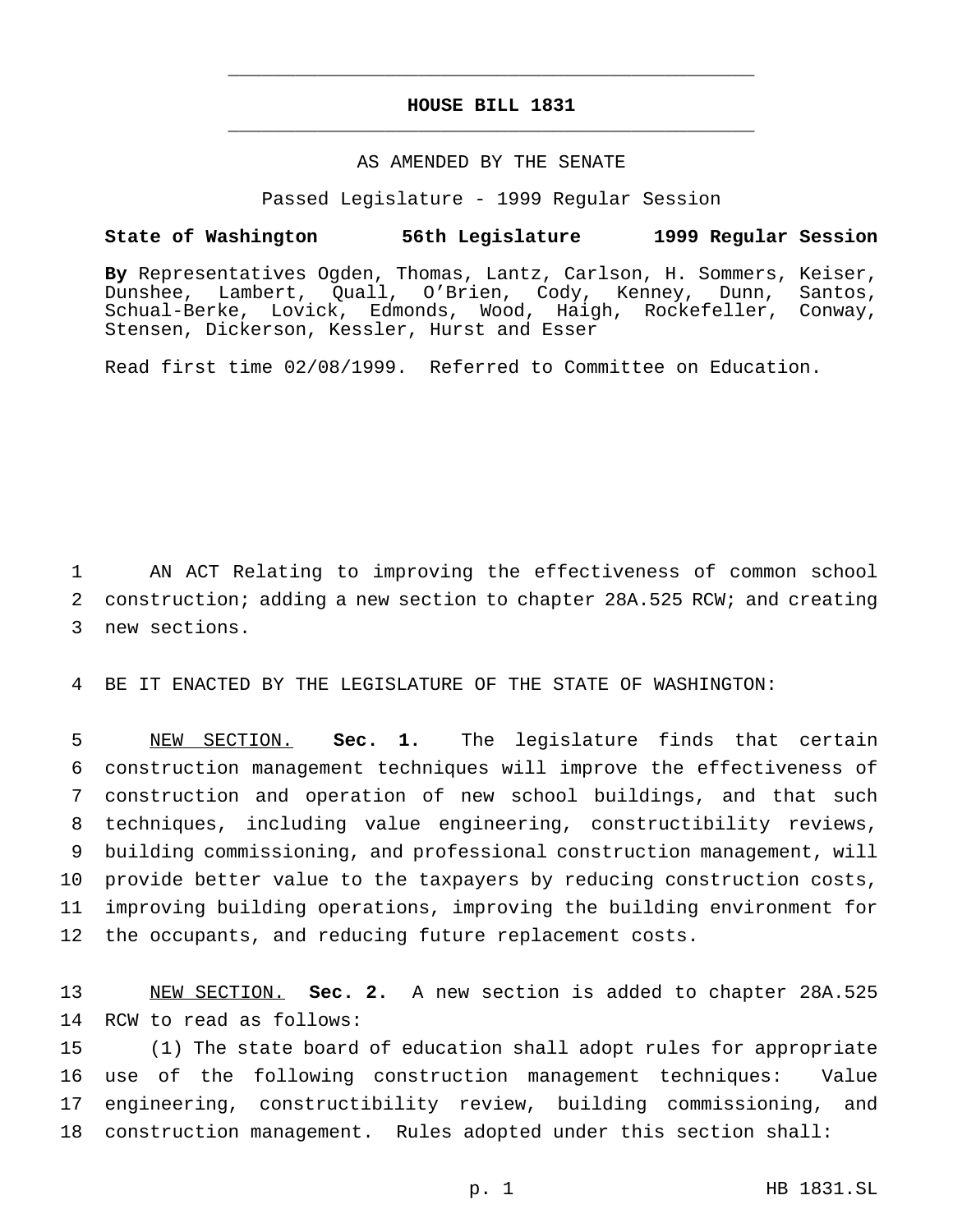(a) Define each technique as it applies to school buildings;

(b) Describe the scope of work for each technique;

 (c) Define the timing for implementing each technique in the construction process;

 (d) Determine the appropriate size of projects for the use of each technique; and

 (e) Determine standards for qualification and performance for each technique.

 (2) Except as provided in rules adopted under subsection (1)(d) of this section, in allocating state moneys provided under this chapter, the state board of education shall include in funding for each project, at the state matching percentage, the cost of each of the construction management techniques listed in subsection (1) of this section.

 (3) When assigning priority and allocating state funds for construction of common school facilities, the state board of education shall consider the adequacy of the construction management techniques used by a district and the compliance with the rules adopted under subsection (1) of this section.

 (4) Except as provided in rules adopted under subsection (1)(d) of this section, the construction management techniques in subsection (1) of this section shall be used on each project submitted for approval by the state board of education.

 (5)(a) School districts applying for state assistance for school facilities shall:

 (i) Cause value engineering, constructibility review, and building commissioning to be performed by contract with a professional firm specializing in those construction management techniques; and

 (ii) Contract or employ personnel to perform professional construction management.

 (b) All recommendations from the value engineering and constructibility review construction techniques for a school project shall be presented to the school district's board of directors for acceptance or rejection. If the board of directors rejects a recommendation it shall provide a statement explaining the reasons for rejecting the recommendation and include the statement in the application for state assistance to the state board of education.

 (6) The office of the superintendent of public instruction shall provide: